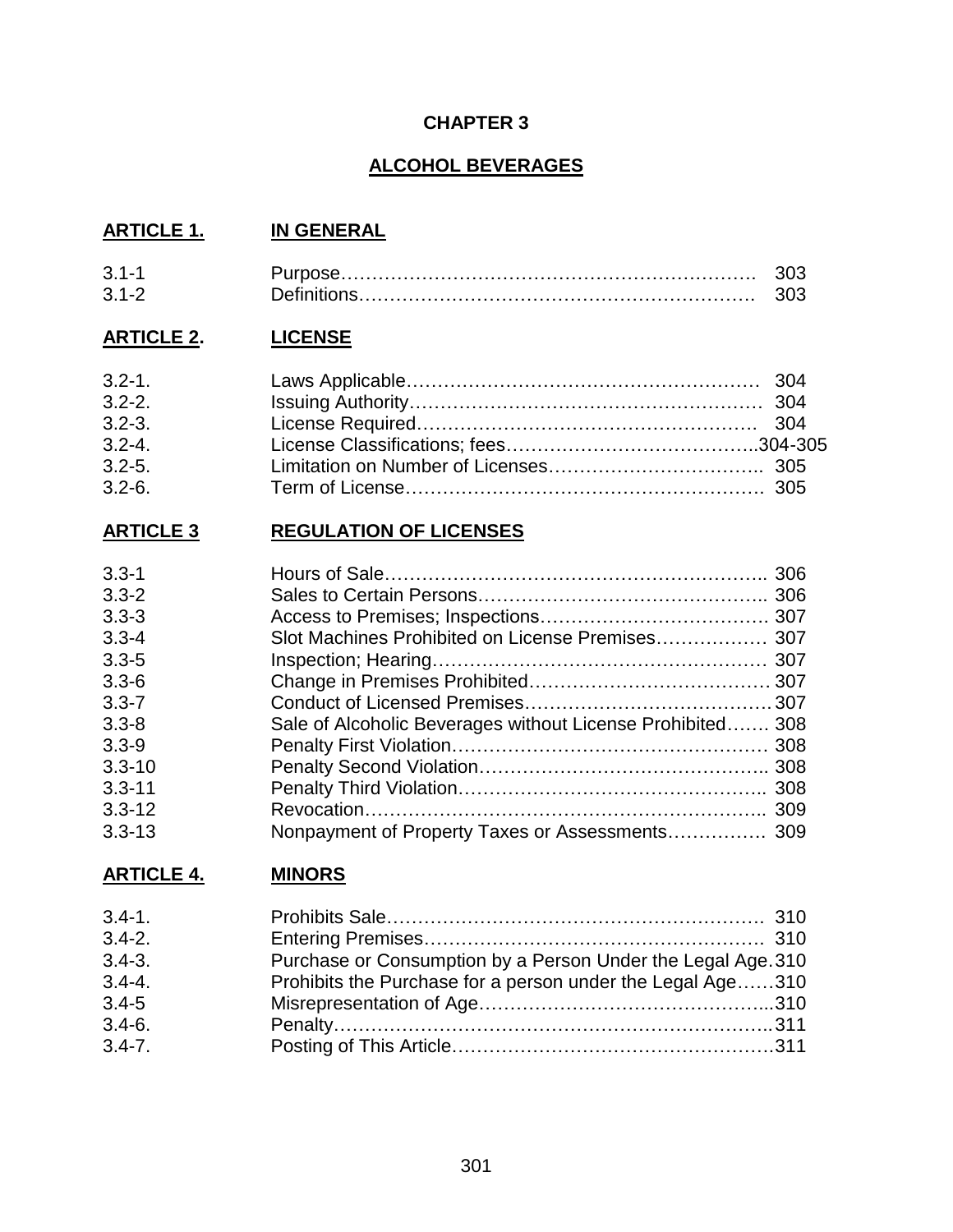# **ARTICLE 5 UNLAWFUL ACT**

| $3.5 - 1$ |  |
|-----------|--|
| $3.5 - 2$ |  |
| $3.5 - 3$ |  |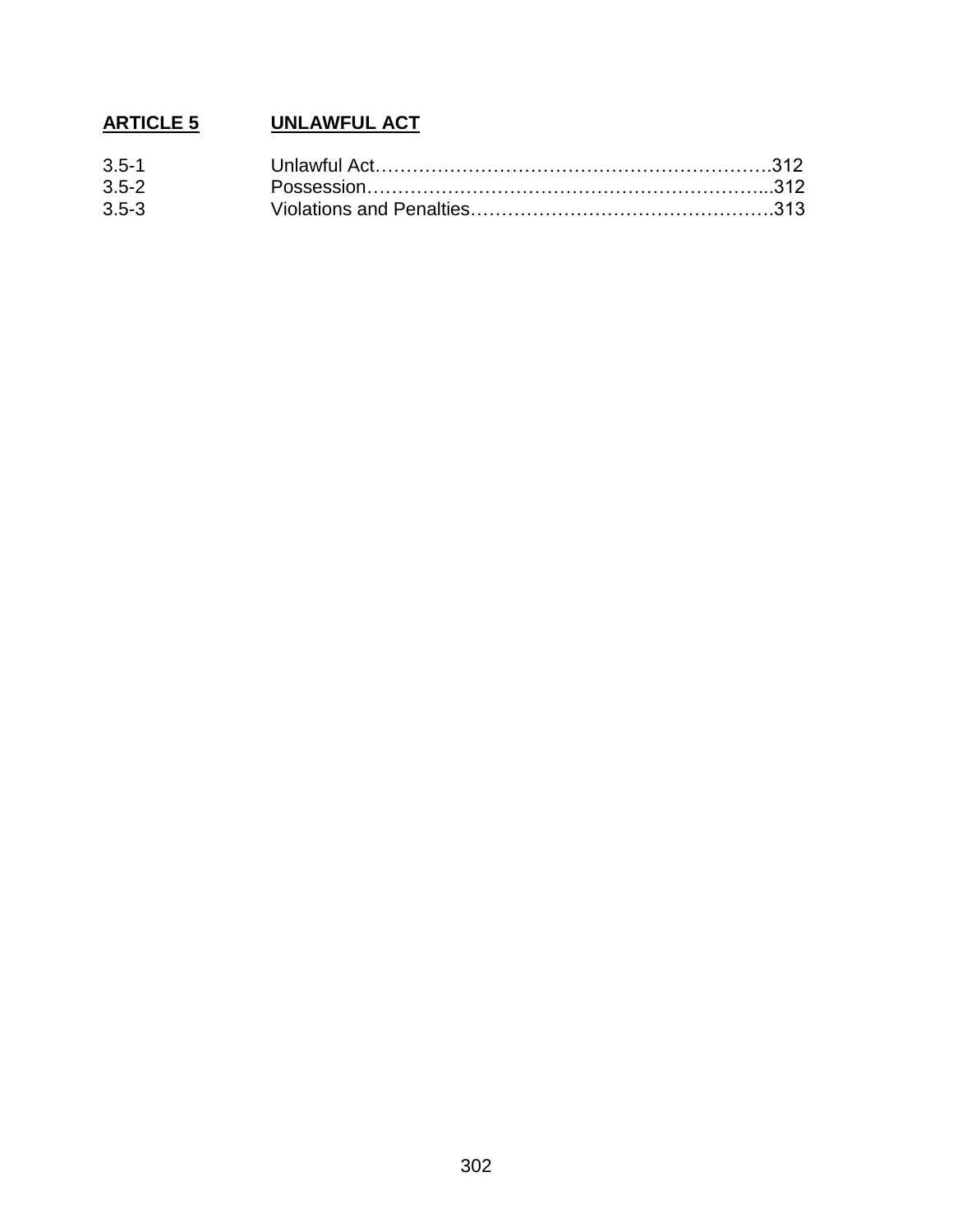# **ARTICLE 1. IN GENERAL**

### **Sec. 3.1-1. PURPOSE**

This Chapter is enacted to regulate the sale and transportation of alcoholic beverages in the Township of Pennsville in accordance with the provisions of an Act of Legislature of the State of New Jersey entitled "An Act Concerning Alcoholic Beverages" (Chapter 436 of the Laws of 1933), its supplements and amendments, and also comprising NJSA 33:1-1 et seq., and in accordance with the Rules and Regulations of the State Director of the Division of Alcoholic Beverage Control.

### **Sec. 3.1-2 DEFINITIONS**

For the purpose of this Chapter, the words and phrases herein shall have the same meaning as NJSA 33:1-1 et seq., and the Rules and Regulations of the Director of the Division of Alcoholic Beverage Control.

**\_\_\_\_\_\_\_\_\_\_\_\_\_\_\_\_\_\_\_\_\_\_\_**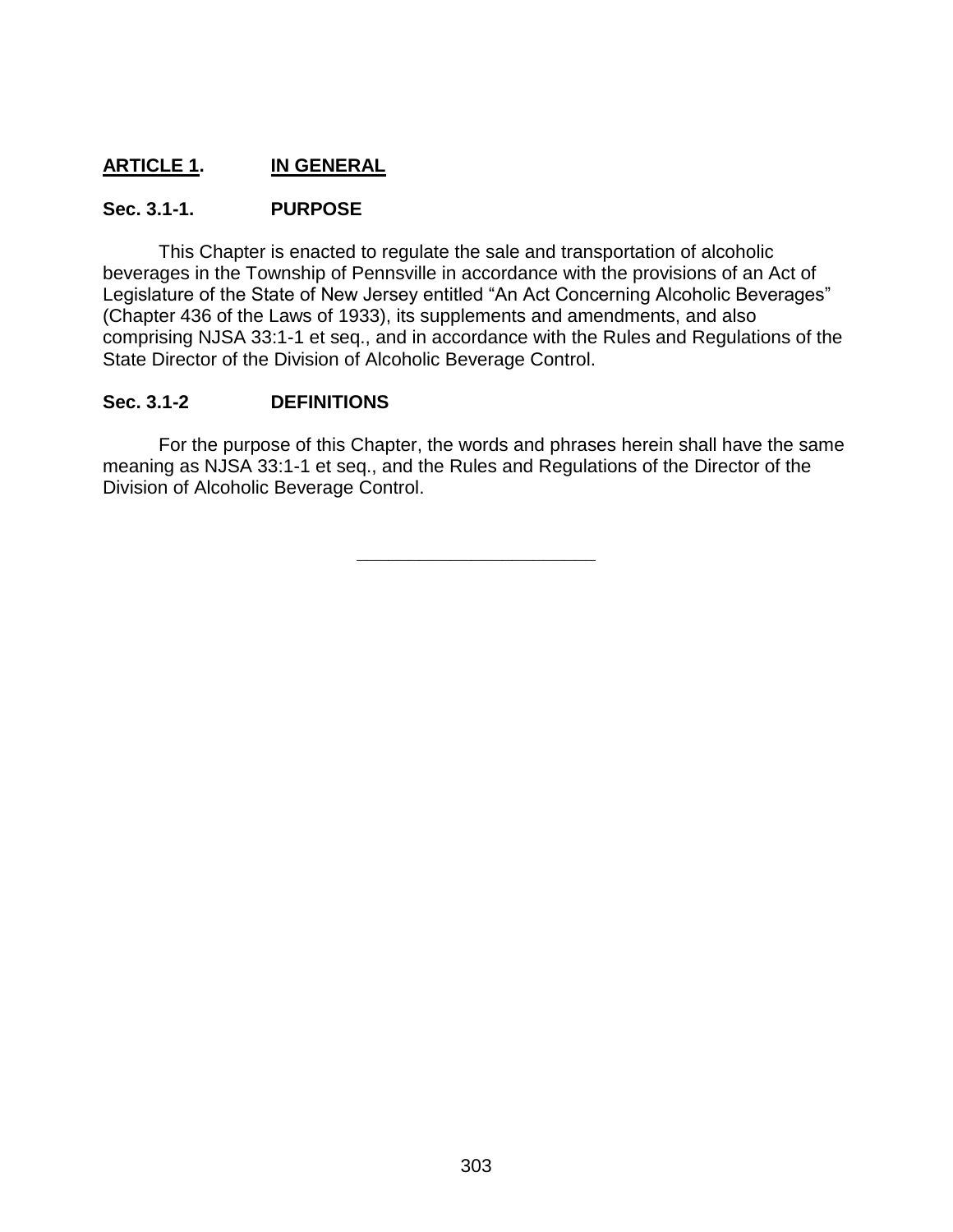# **ARTICLE 2. LICENSES**

#### **Sec. 3.2-1 LAWS APPLICABLE**

All applications for licenses, all licenses issued, and all proceedings under this chapter shall be in accordance with the Act, Rules and Regulations referred to in Section 3.1-1, and all other applicable laws of the State of New Jersey or of the United States.

### **Sec. 3.2-2 ISSUING AUTHORITY**

All licenses required by this chapter shall be issued by the Township Committee, which shall also administer the provisions of this Chapter

## **Sec. 3.2-3 LICENSES REQUIRED**

No person shall sell or distribute alcoholic beverages within the Township without having obtained a license in accordance with the Act referred to in Section 3.1-1 and the provisions of this chapter.

#### **Sec. 3.2-4. LICENSE CLASSIFICATIONS; FEES.**

All annual licenses in the Township shall be classified as follows, and shall be issued hereunder only upon the payment of the fees of the class, as hereby established:

- **1**. **PLENARY RETAIL CONSUMPTION LICENSE**. The fee for each of such licenses granted shall be \$2,500.00.
- **2 SEASONAL RETAIL CONSUMPTION LICENSE**. No seasonal retail consumption licenses shall be granted with the Township.
- **3. PLENARY RETAIL DISTRIBUTION LICENSE**. The fee for each of such licenses granted shall be \$1,339.00.
- **4**. **LIMITED RETAIL DISTRIBUTION LICENSE**. No limited retail distribution licenses shall be granted within the Township
- **5 CLUB LICENSE**. The fee for each of such licenses granted shall be \$188.00.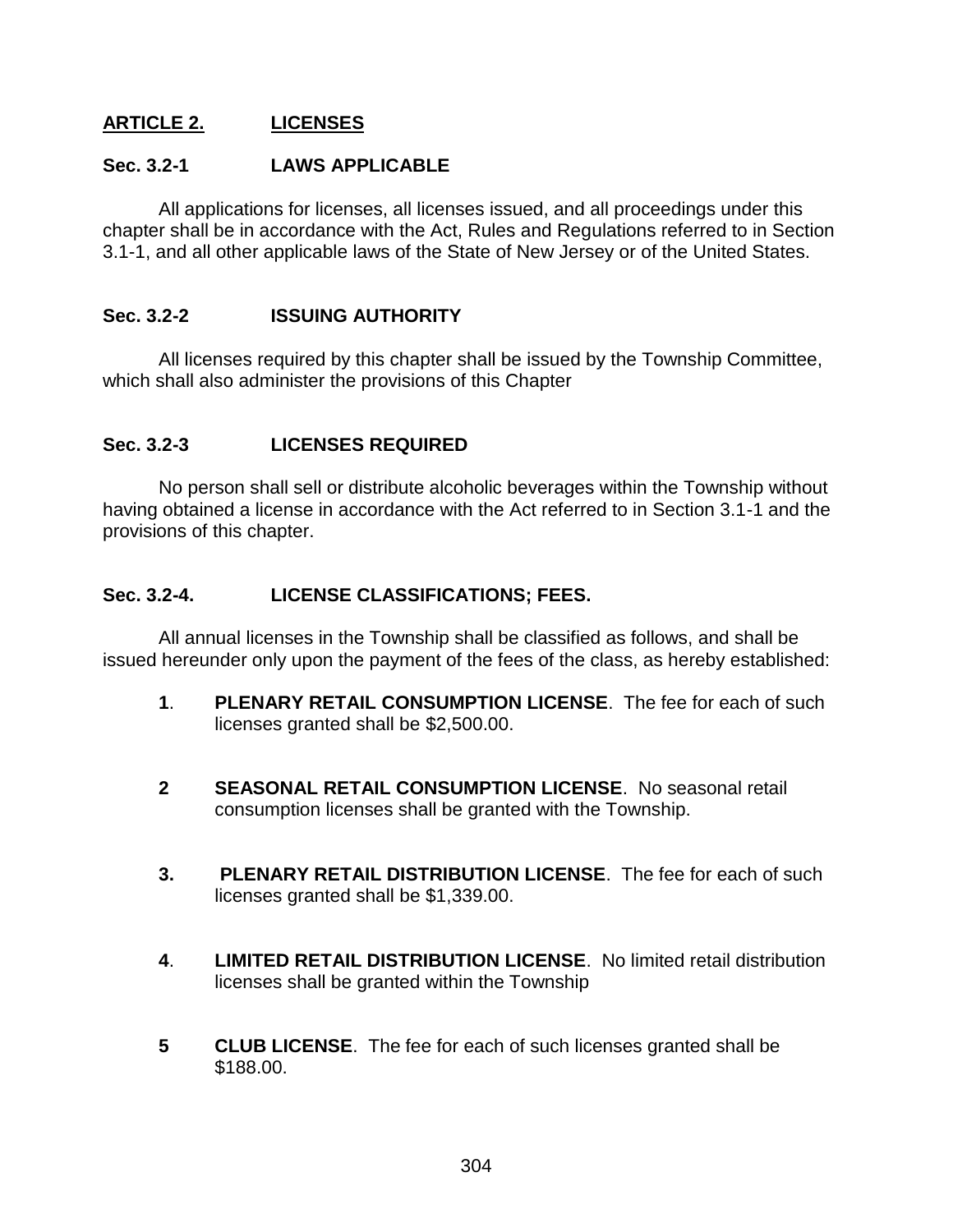**6. HOTEL, MOTEL LICENSE** – The fee for each of such licenses granted in accordance with the provisions of NJS 33:1-12.20 shall be \$2,500.00

For the State Law containing the authority of the municipality to establish licenses fees and limitations thereof, see NJSA 33:1-12

#### **Sec. 3.2-5. LIMITATION ON NUMBER OF LICENSES.**

No new plenary retail consumption licenses (except renewals) shall be hereafter issued, unless and until the total number of such licenses issued shall be less than five (5). No new plenary retail distribution licenses (except renewals) shall be hereafter issued, unless and until the total number of such licenses issued shall be less than two (2). No new club licenses (except renewals) shall be hereafter issued, unless and until the total number of such licenses issued shall be less than four (4). Nothing herein contained shall prevent the transfer of a license, according to law, and said transfer shall not be affected by the limitations established hereby. Nothing herein contained shall apply to the issuance of renewals of licenses already issued as outstanding at the passage of this

### **Sec. 3.2-6. TERM OF LICENSE.**

All Licenses issued hereunder shall be for the term of one (1) year from the first day of July in each year to the 30<sup>th</sup> day of June of the succeeding year, and shall be subject to and controlled by the provisions of the act of the legislature, and such rules and regulations as the State Commissioner of Alcoholic Beverage Control has now established or may hereafter promulgate.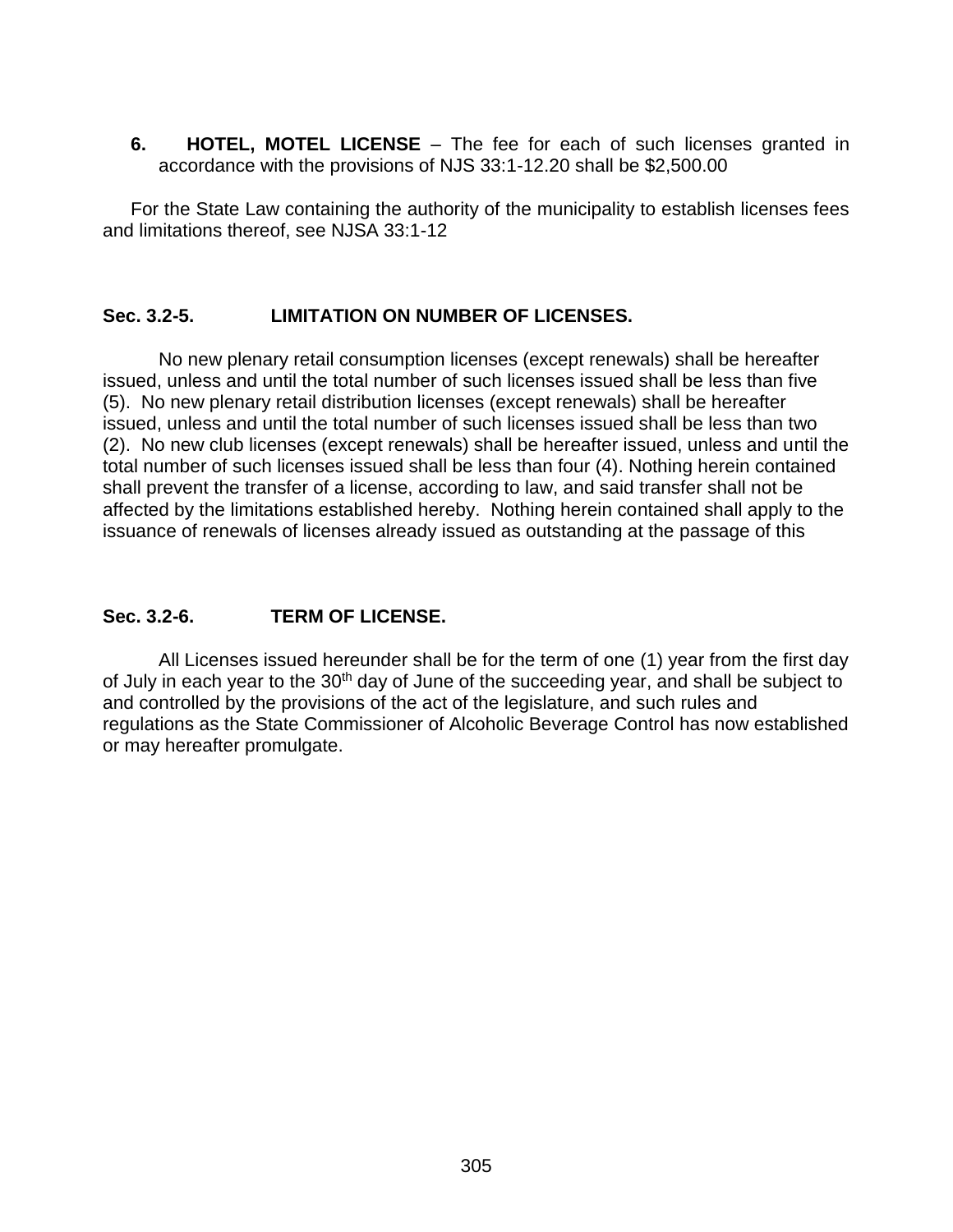# **ARTICLE 3 REGULATION OF LICENSES**

#### **Sec. 3.3-1 HOURS OF SALE**

Subject to and limited by the relevant provisions of Title 33 of New Jersey Statutes and, more specifically, NJSA 33:1-40, and the relevant provisions of New Jersey Administrative Code and, more specifically NJAC 13:3-38.1, all alcoholic beverage licenses, when granted, shall permit sales of alcoholic beverages from Monday through Sunday between the hours of 7:00 am and 2:00 am of the following day, prevailing time, and on Sundays between the hours of 11:00 am until midnight of the same day, prevailing time, except that when New Year's Eve falls on a Sunday, the sale of alcoholic beverages shall be permitted until 2:00 am on January 1<sup>st</sup>.

Except as set forth below (the restaurant exception), other than during the days and hours mentioned above, all licensed premises shall be closed to patrons, no alcoholic beverages shall be sold, and all entertainment of every type shall cease.

Except as set forth below (the restaurant exception), the holder of an alcoholic beverage license ("licensee") shall insure that all alcoholic drinks, or the remnants thereof, are removed from the premises of the bar or tables and that all patrons have vacated the premises not later than thirty minutes after the time set forth above.

Nothing in this section shall prohibit the licensee to remain open and conduct the sale of alcoholic beverages on a Saturday which falls upon the date December 31 between the hours of 7:00 am and 2:00 am of Sunday immediately thereafter.

EXCEPTION: Nothing in this section, however, shall prohibit the licensee from operating a restaurant, as defined in NJSA 33:1-1, and selling and serving food an nonalcoholic beverages 24 hours per day, 7 days per week, provided, however, than any such licensee who remains open in accordance with the provisions of this section shall cause a sufficient number of signs to be posted to adequately warn customers that no alcoholic beverages shall be sold or served except during the times as set forth above; and, in addition, any such licensee shall insure that during the times when alcoholic beverages may not be sold, such substances are kept in a separate room or area, or kept under lock and key and/or removed from the premises. A licensee shall insure that prior to the sale of food on a 24-hour basis the licensee shall submit to an inspection by the Township Zoning Officer, which inspection will be for the purpose of determining that the signs and the storage of alcoholic beverages comply with the provisions of this exception.

## **Sec. 3.3-2 SALES TO CERTAIN PERSONS**

No licensee or employee of a licensee shall sell, serve or deliver, directly or indirectly, any alcoholic beverages to any intoxicated person or person under the legal age, or permit the consumption of alcoholic beverages on any licenses premises by any of the above-named persons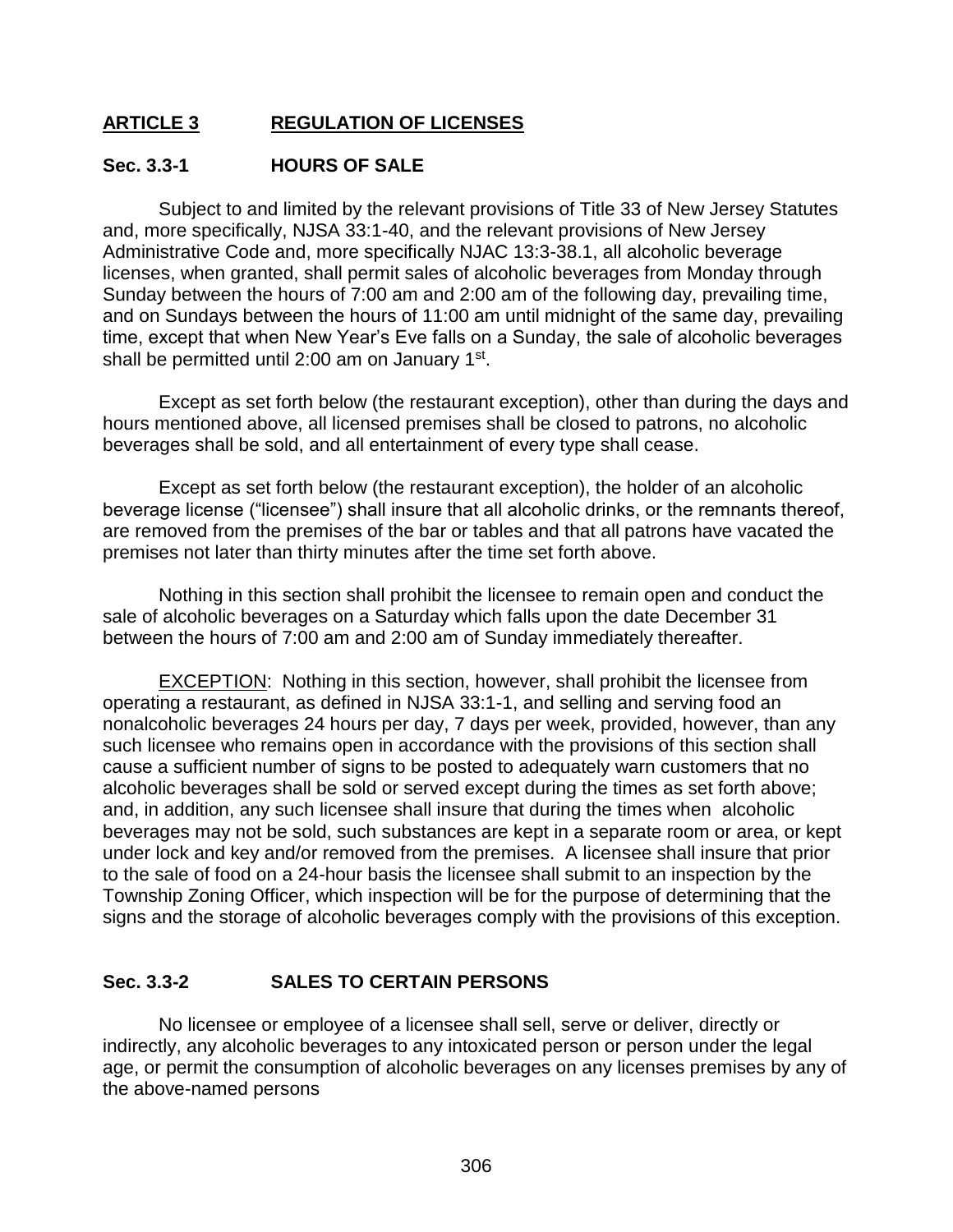## **Sec. 3.3-3 ACCESS TO PREMISES; INSPECTIONS**

All licensed premises shall be open to inspections by or on behalf of the Township Committee at any and all hours.

### **Sec. 3.3-4. SLOT MACHINES PROHIBITED ON LICENSES PREMISES**

No licensee shall possess, allow and permit or suffer, on or about the licensed premises, any slot machine device, in the nature of a slot machine, which may be used for the purpose of playing for money or other valuable things.

### **Sec. 3.3-5. INSPECTION; HEARINGS.**

The members of the Township Committee shall investigate applicants and inspect premises sought to be licensed, as well as to conduct public hearings on applications and revocations. The said members of the Township Committee shall not be entitled to extra or special compensation for the discharge of these duties.

### **Sec. 3.3-6. CHANGE IN PREMISES PROHIBITED.**

No changes shall be made in the premises without the authority of said Township Committee after the issuance of said license, and if such change is made without procuring the aforesaid consent, the same will be reason for revocation.

## **Sec. 3.3-7. CONDUCT OF LICENSED PREMISES.**

Any licensee hereunder who harbors any criminal, gangster, swindler or other person of ill repute upon the licensed premises; or permits fights, brawls or disturbances upon the licensed premises; or who conducts or permits lotteries to be conducted on the premises; or who engages in or permits bookmaking and gambling, or gambling devices in or about the licensed premises; shall be guilty of violation of this Article.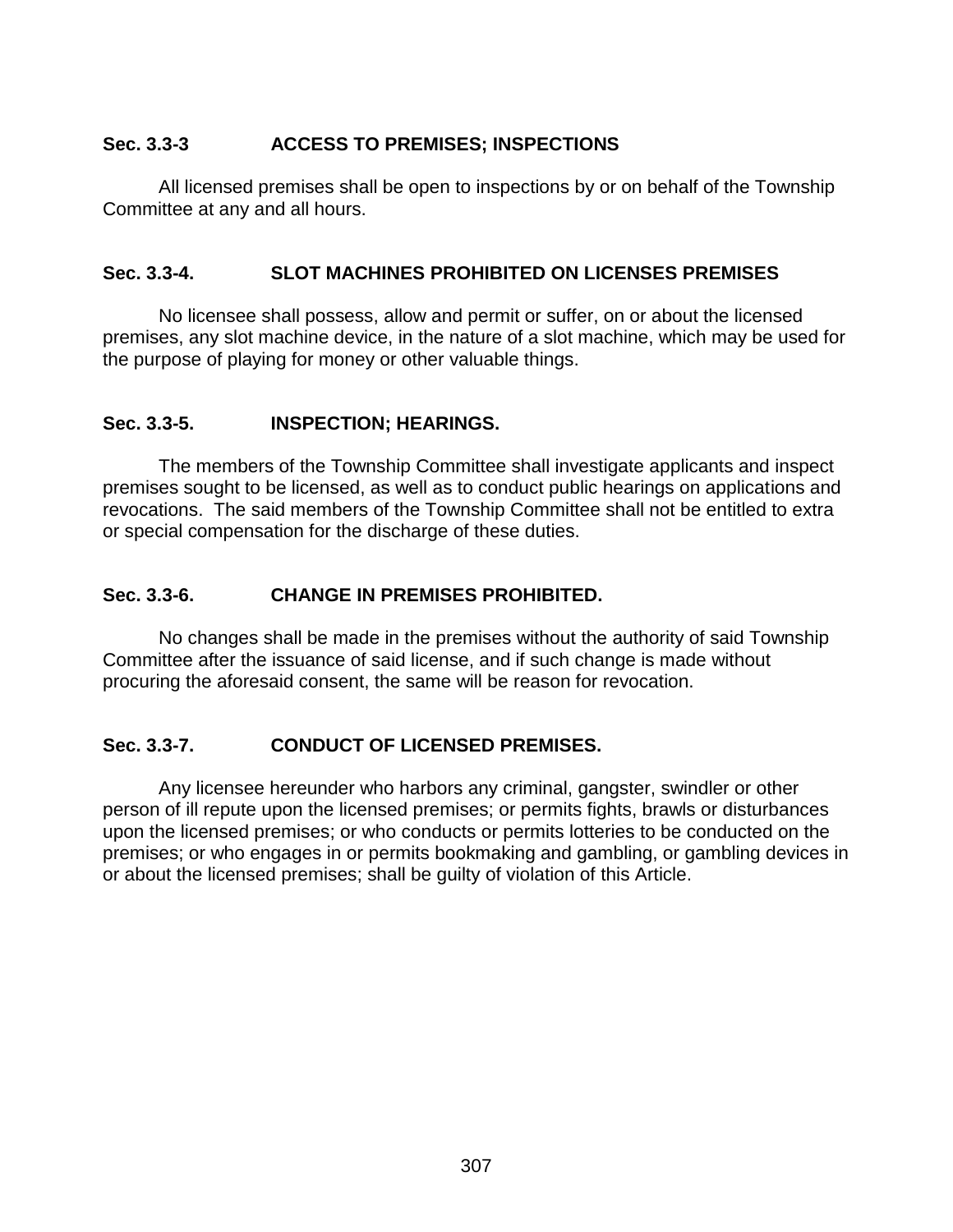#### **Sec. 3.3-8. SALE OF ALCOHOLIC BEVERAGE WITHOUT LICENSE PROHIBITED.**

Any person who shall dispose of or sell any alcoholic beverage within the Township without the license required by law; or any person who shall knowingly receive a purchase from such person; and any person who shall knowingly purchase, sell or procure any illicit alcoholic beverage within this Township shall be guilty of a violation of this Article, provided, however, that this section shall not apply to any person who has been designated by legal authority to aid in the enforcement of this Article, or of the Alcoholic Beverage Act.

#### **Sec. 3.3-9. PENALTY - FIRST VIOLATION.**

Any person who shall violate any of the provisions of Article 1, 2 and 3 of this Chapter shall, upon conviction thereof before the Municipal Court, be subject to a fine not to exceed Fifty (\$50.00) Dollars or imprisonment not to exceed thirty (30) days, or both, in the discretion of the Court before which such person is convicted.

#### **Sec. 3.3-10. PENALTY - SECOND VIOLATION**.

Any person who shall violate any of the provisions of Article 1, 2 and 3 of this Chapter, upon conviction of another or subsequent violation of the same, being the second conviction thereunder, shall be subject to a fine of One Hundred (\$100.00) Dollars or imprisonment for not more than sixty (60) days, or both, not exceeding the foregoing limitation, within the discretion of the Court before which such person is convicted.

#### **Sec. 3.3-11. PENALTY - THIRD VIOLATION.**

Any person who shall violate any of the provisions of Article 1, 2 and 3 of this Chapter, upon conviction of another or subsequent violation of the same, being the third conviction thereunder, shall be subject to a fine of Two Hundred (\$200.00) Dollars or imprisonment for not more than ninety (90) days, or both, not exceeding the foregoing limitation, within the discretion of the Court before which such person is convicted.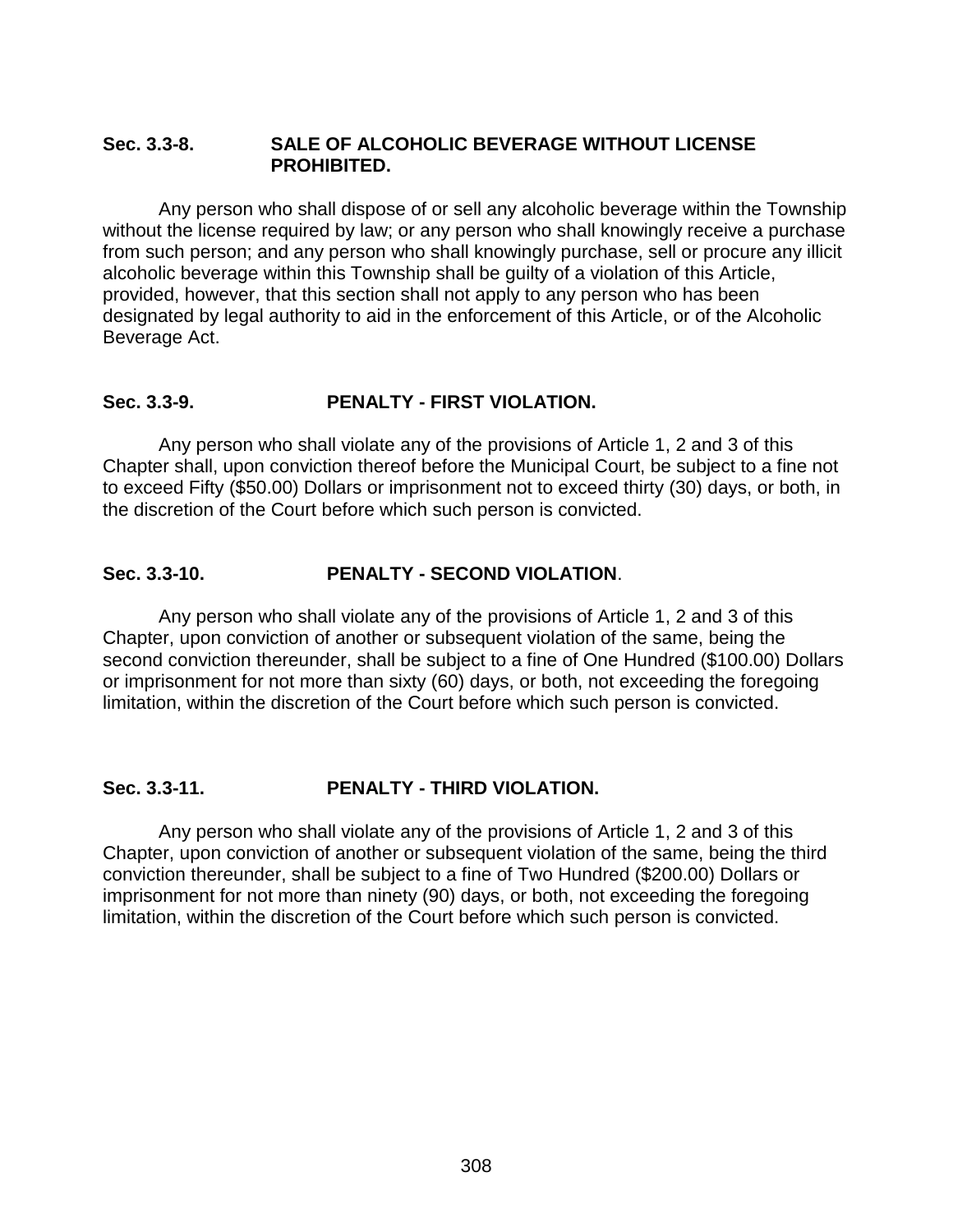### **Sec. 3.3-12. REVOCATION.**

A. After said third conviction, as hereinbefore mentioned, the license of said licensee so convicted shall be revoked forthwith and said licensee shall not thereafter be eligible for license issued under this Chapter.

B. Any license issued under this chapter may be suspended or revoked for violation of any of the provisions of this chapter or any provision of any applicable statute or any of the rules and regulations of the State Director of Alcoholic Beverage Control.

Proceedings for suspension or revocation shall be in accordance with the provisions of NJSA 33:1-31 by service of a five (5) day notice of charges preferred against the licensee and affording a reasonable opportunity for hearing.

Suspension or revocation of the license shall be in addition to any other penalty which may be imposed for a violation of the provision of this Chapter.

# **Sec. 3.3-13 NONPAYMENT OF PROPERTY TAXES OR ASSESSMENTS.**

A. The Township Committee may, by Resolution, refuse to renew any liquor license or permit issued by it until the owner thereof pays all delinquent property taxes or assessments.

B. The Township Committee may revoke or suspend a liquor license permit when the owner of the property effected by the license, or upon which the licensed business or activity is conducted, has failed to pay the taxes due on the property for at least three consecutive quarters. Upon payment of the delinquent taxes or assessments, the license or permit shall be restored.

**\_\_\_\_\_\_\_\_\_\_\_\_\_\_\_**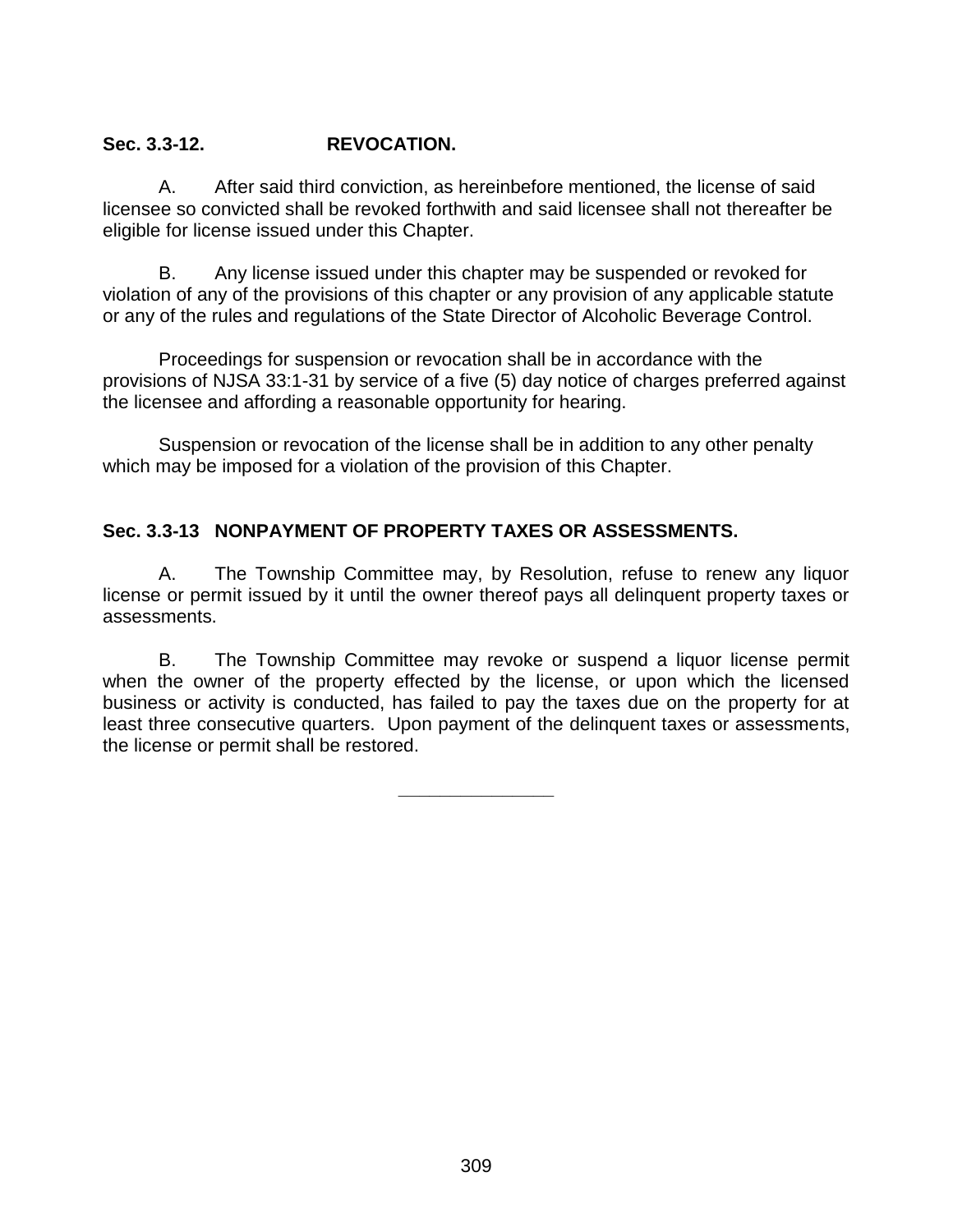#### **ARTICLE 4. MINORS.**

#### **Sec. 3.4-1. PROHIBITS SALE.**

No licensee shall sell, serve, deliver or allow, permit or suffer the sale, service or delivery of any alcoholic beverage, directly or indirectly, to any person under the age of twenty-one (21) years or allow, permit, or suffer the consumption of any alcoholic beverage by any such person on or upon the licensed premises.

#### **Sec. 3.4-2. ENTERING PREMISES.**

It shall be unlawful for a minor to enter any premises licensed for the sale of alcoholic beverage for the purpose of purchasing or having served or delivered to him or her any alcoholic beverage.

#### **Sec. 3.4-3. PROHIBITS PURCHASE OR CONSUMPTION BY A PERSON UNDER THE LEGAL AGE**

It shall be unlawful for a minor to consume any alcoholic beverage on premises licensed for the retail sale of alcoholic beverages, or to purchase, attempt to purchase or have another purchase for him or her any alcoholic beverage.

#### **Sec. 3.4-4 PROHIBITS THE PURCHASE FOR A PERSON UNDER THE LEGAL AGE**

No person shall purchase or attempt to purchase alcoholic beverages for a person under the legal age. It shall be unlawful for a person to induce or attempt to induce any licensee or any employee of a licensee to sell, serve or deliver alcoholic beverages to a person under the legal age.

#### **Sec. 3.4-5. MISREPRESENTATION OF AGE.**

No person shall misrepresent their age or the age of another person for the purpose of inducing any licensee or their employee to sell, serve or deliver any alcoholic beverage to a person under the legal age or to permit a person under the legal age to remain on any premises in violation of subsection 3.4-2.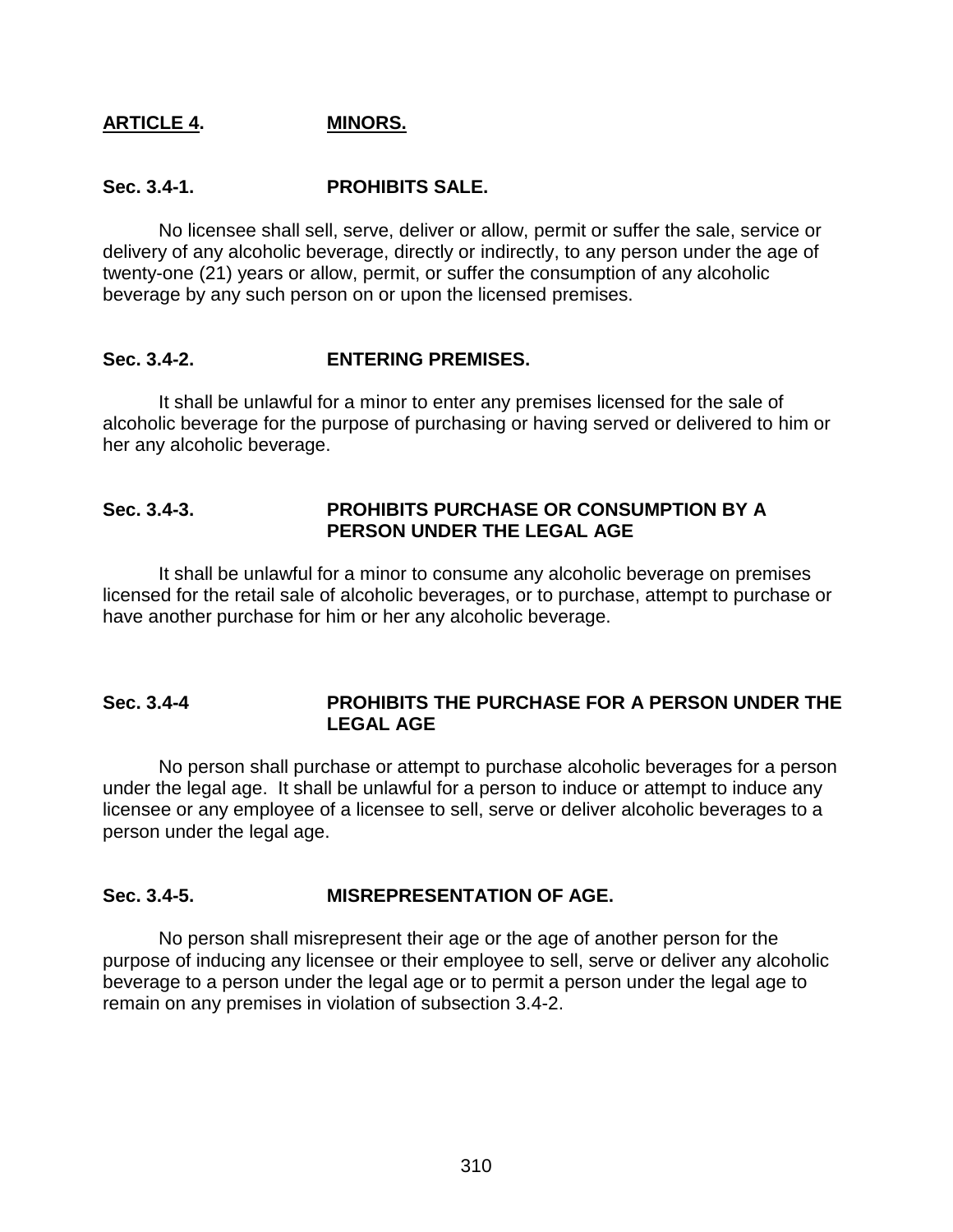### **Sec. 3.4-6. PENALTY.**

Any person who shall violate any of the provisions of this Article shall, upon conviction thereof before the Municipal Court, be subject to a fine of not less than \$500.00. In addition, the Court shall suspend the person's license to operate a motor vehicle for six (6) months or prohibit the person from obtaining a license to operate a motor vehicle in this State for six (6) months beginning on the date he/she becomes eligible to obtain a license or on the date of conviction, whichever is later. In addition to the general penalty prescribed for an offense, the court may require any person under the legal age to purchase alcoholic beverages who violates this act to participate in an alcohol education or treatment program authorized by the Department of Health for a period not to exceed the maximum period of confinement prescribed by law for the offense for which the individual has been convicted. (NJSA 33:1-81)

### **Sec. 3.4-7. POSTING OF THIS ARTICLE.**

A copy of this Article shall be displayed at all times in every establishment in the Township which is the holder of plenary retail consumption license, a plenary retail distribution license or a club license.

\_\_\_\_\_\_\_\_\_\_\_\_\_\_\_\_\_\_\_\_\_\_\_\_\_\_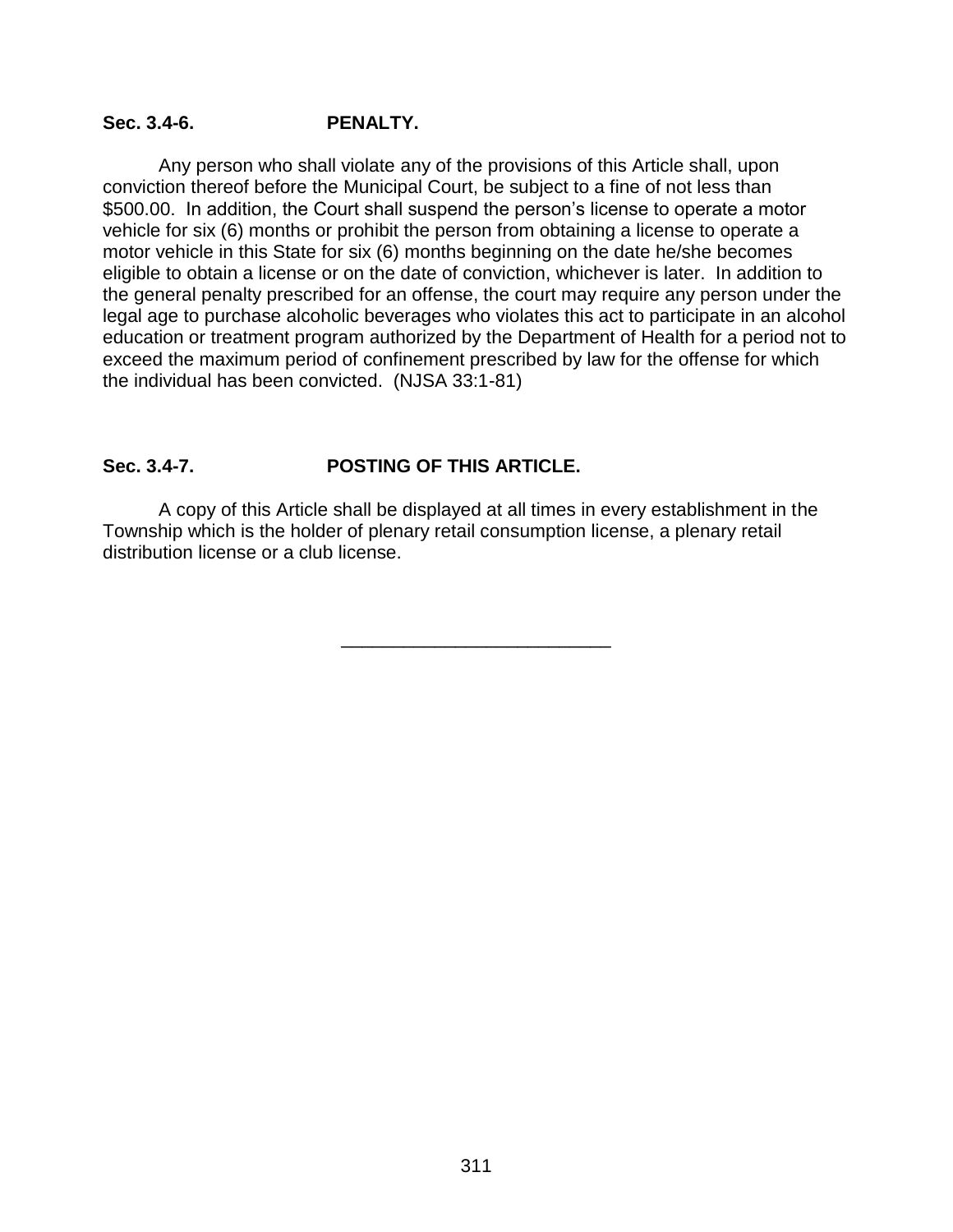# **ARTICLE 5 UNLAWFUL ACT**

## **Sec. 3.5-1 UNLAWFUL ACTS**

Any person shall be deemed a disorderly person who consumes any alcoholic beverages of any kind or description as defined and regulated by the Alcoholic Beverage Control Commission on any of the public sidewalks, public streets or public parking lots, parking lots construction by business establishments or institutions for the convenience of their employees and their customers or the public, any public playgrounds or playing fields or upon any other Township-owned property or vacant lots within the Township, unless with the written permission of the Mayor and Township Committee, or other privately owned property where the consumption of alcohol by trespassers is without the permission of owners or renters. A person shall be deemed to intend to consume an alcoholic beverage in violation of this article if that person is in physical custody of an alcoholic beverage in a container, such as a glass or cup or in an unsealed or open bottle or can or other such beverage container which has been partially consumed. Consumption while in a motor vehicle, either in motion or motionless, on the above areas shall be considered a violation of this article.

## **Sec. 3.5-2 POSSESSION**

- A. No person shall have in his or her possession any alcoholic beverage (as defined and regulated by the Alcoholic Beverage Control Commission) in any of the places where consumption of it is prohibited by this article, except in the process of transporting it within the original closed container to a place where consumption is lawfully permitted. Possession of any intoxicating beverage in other than the original container or in an original container which has been opened or on which the seal has been broken shall raise the presumption that such beverage was intended for consumption.
- B. A person shall be deemed to be in possession of an alcoholic beverage within the meaning of this article if he intends to or does exercise custody, control or dominion over such alcoholic beverage, provided however that actual physical or manual possession is not required if the intention to exercise such custody, control or dominion over such alcoholic beverage is manifested from the direct or circumstantial evidence where it is reasonable to infer that the capacity to do so exists.
- C. Possession, custody or control need not be exclusive but may be jointly exercised by two or more persons. A person shall be presumed to be jointly in possession, custody or control of the alcoholic beverage if the owner or person in physical control of the alcoholic beverage is in close proximity to him and the alcoholic beverage is not sealed or has been partially consumed.